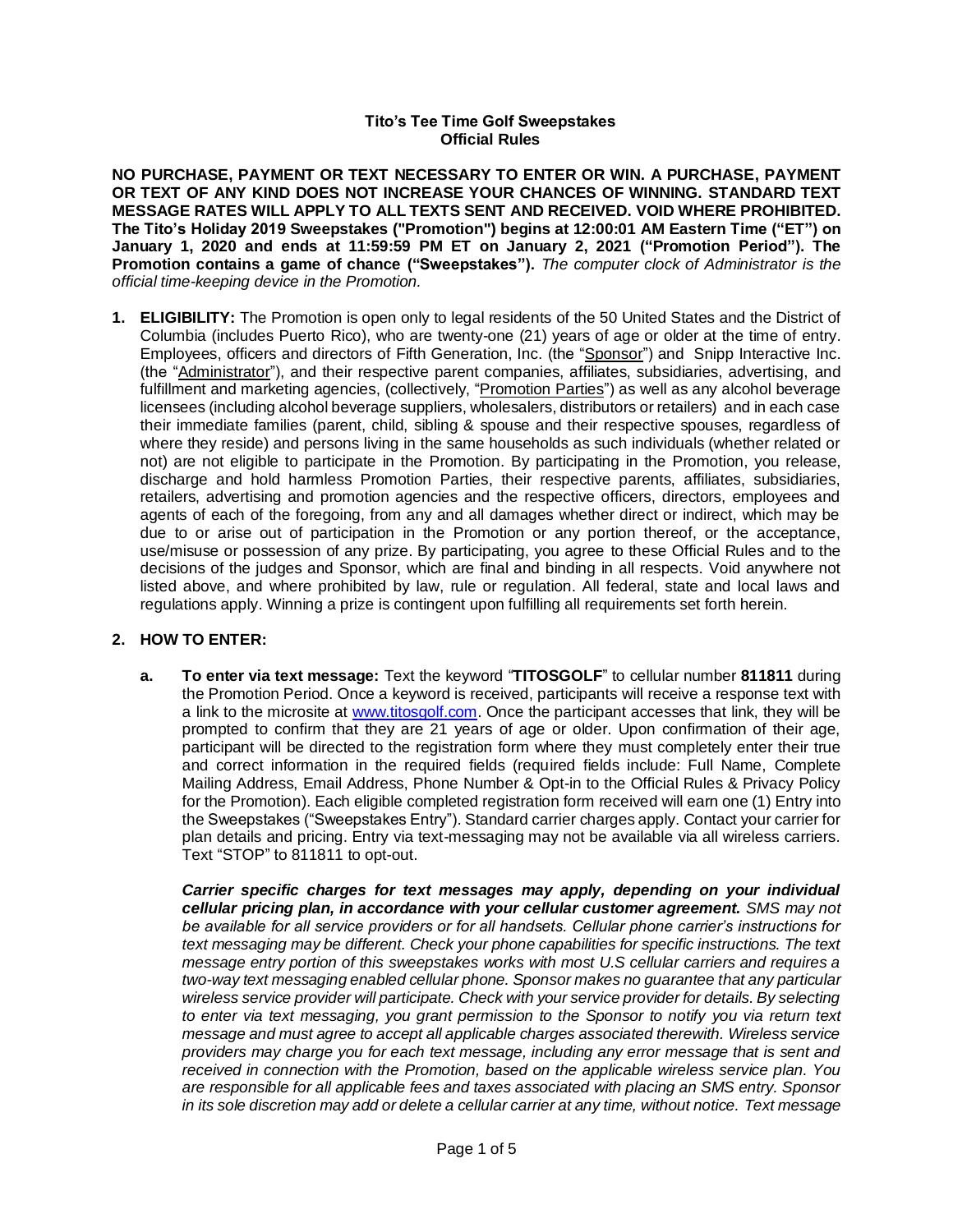*entries will be deemed to have been submitted by the registered owner of the device used to enter.* 

- **b. Upload an Image Method**: Go t[o https://titosgolf.com/Upload.aspx](https://titosgolf.com/Upload.aspx) and follow the links and instructions to upload a photo of a cocktail made with Tito's Vodka.
- **c. Complete a Survey Method**: Go to<https://titosgolf.com/Survey.aspx> and follow the links and instructions to complete the available survey.
- **d. To Enter via regular mail.** Legibly print your name, date of birth, address (no P.O. Boxes or APO addresses), e-mail address (optional), and daytime telephone number and mail to: *Tito's Tee Time Golf Sweepstakes 22287 Mulholland Highway Box # 577 Calabasas, CA 91302-5157*

**Limit of one (1) Sweepstakes Entry per person, per email address, per phone number, per home address per day, throughout the Promotion Period for a total of a maximum of three hundred sixty-eight (368) Sweepstakes Entries per person, per email address, per phone number or per home address for mail-in entries. Limit of one (1) Promotion Prize per person, per household. Entrants may not share an email address or cellular accounts.**

**3. SWEEPSTAKES DRAWINGS/ODDS:** The Administrator will conduct four (4) randomized drawings on or about April 2, 2019, July 2, 2019, and October 1, 2019 January 3, 2020, from all eligible Entries received during the Promotion Period as of each such date, to select a total of eighty four (84) Promotion Prize winners on each such date. A total of three hundred thirty six (336) Promotion Prize Winners will be selected in connection with the entire Promotion. Odds of winning a Promotion Prize depend on the eligible Entries received during the Promotion Period and until the applicable drawing date.

SPONSOR'S DECISIONS AS TO THE ADMINISTRATION AND OPERATION OF THE SWEEPSTAKES AND THE SELECTION OF POTENTIAL WINNER ARE FINAL AND BINDING IN ALL MATTERS RELATED TO THE SWEEPSTAKES. AN ENTRANT IS NOT A WINNER OF ANY PRIZE UNLESS AND UNTIL ENTRANT'S ELIGIBILITY AND THE POTENTIAL WINNING ENTRY HAS BEEN VERIFIED AND ENTRANT HAS BEEN NOTIFIED THAT VERIFICATION IS COMPLETE. SPONSOR WILL NOT ACCEPT SCREEN SHOTS OR OTHER EVIDENCE OF WINNING IN LIEU OF ITS VALIDATION PROCESS. ANY ENTRY THAT OCCURS AFTER THE SYSTEM HAS FAILED FOR ANY REASON IS DEEMED DEFECTIVE AND IS VOID AND WILL NOT BE HONORED.

**4. PRIZES AND PRIZE LIMITATIONS:** A total of three hundred thirty six (336) Promotion Prizes will be awarded as detailed below:

**PRIZES (336):** A total of three hundred thirty six (336) Promotion Prizes will be awarded (one (1) prize per winner) as detailed below:

- Sixteen (16) pairs Tito's Handmade Vodka Branded Golf Shoes (Approximate Retail Value ("ARV") per prize: \$190.00)
- Eighty (80) Tito's Handmade Vodka Branded Golf Ball Sets (ARV per prize: \$42.00)
- Two Hundred Forty (240) Tito's Handmade Vodka Branded Trucker Hats (ARV per prize: \$15.00)

**The total ARV of all Promotion Prizes is \$10,000.**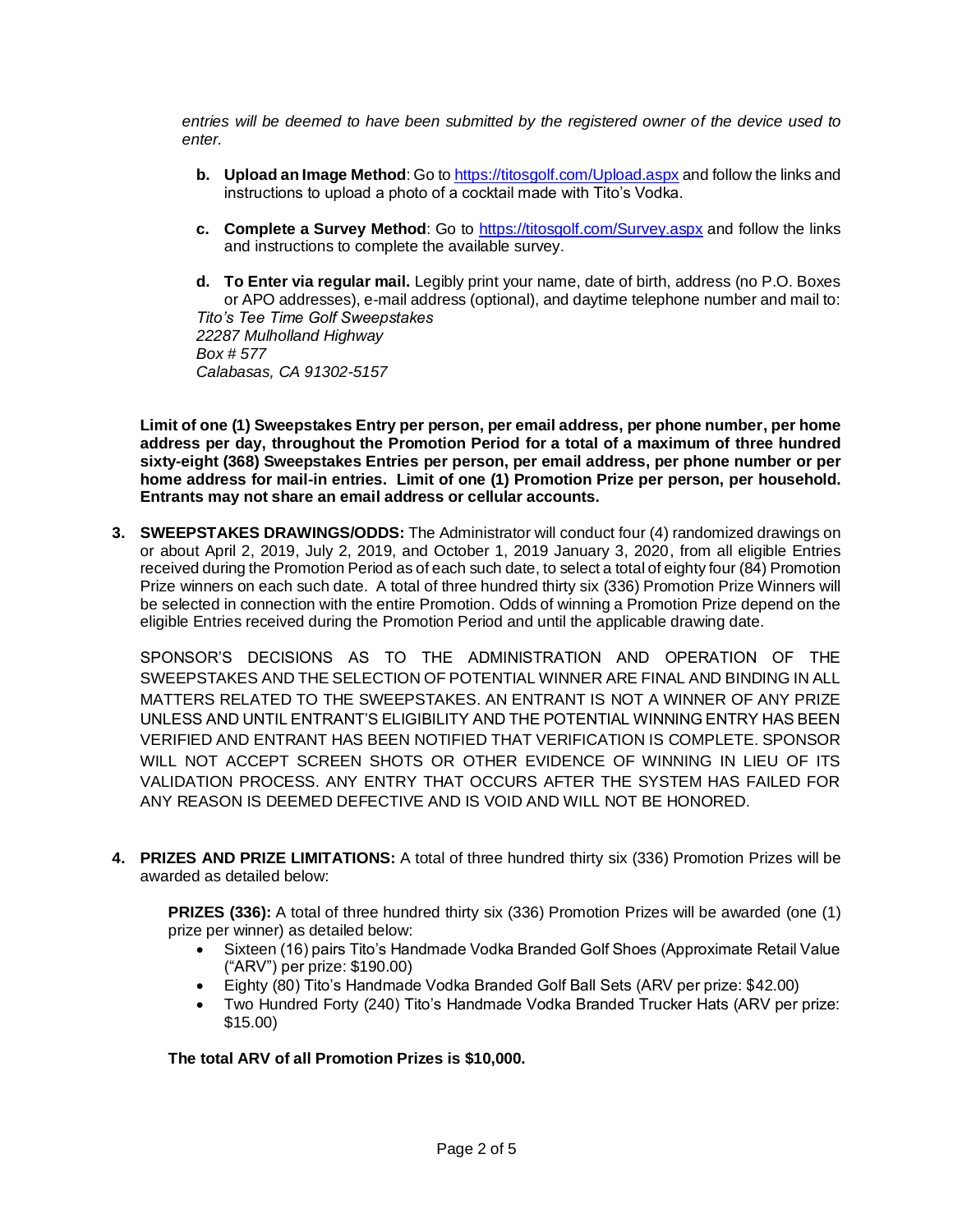**PRIZE LIMITATIONS: Limit of one (1) Promotion Prize per person, per household.** Prize will only be awarded by Sponsor upon potential winners' verification of eligibility and final approval by Sponsor. Prizes will be delivered to the mailing address provided by the applicable winner during registration. Allow 4-6 weeks for delivery after the drawings are conducted. No prize substitution, cash equivalent of prizes, transfer or assignment of prizes is permitted, except by Sponsor which reserves the right to substitute a prize with one of comparable or greater value, in its sole discretion. If it is discovered during prize verification you have entered, attempted to enter, or used multiple accounts to enter more than the stated limit you will be disqualified at the discretion of the administrator, or will, be void. Entries generated by script, macro or other automated means, which subvert the entry process, are void. All Promotion Entries become the property of Sponsor and will not be acknowledged or returned. Promotion Parties are not responsible for late, lost, stolen, damaged, delayed, or undelivered prizes.

- **5. TEXT MESSAGING (SMS) TERMS AND RESTRICTIONS:** Message and Data Rates may apply. By texting "**TITOSGOLF**" to 811811, you consent to receive text message communications about the Sweepstakes from Sponsor and Administrator. You are not required to provide a number as a condition of purchasing any item or receiving any offers. *Carrier specific charges for text messages may apply, depending on your individual cellular pricing plan, in accordance with your cellular customer agreement.* SMS may not be available for all service providers or for all handsets. Cellular phone carrier's instructions for text messaging may be different. Check your phone capabilities for specific instructions. Program Sponsor makes no guarantee that any particular wireless service provider will participate. Check with your service provider for details. By selecting to participate via text messaging, the Participant grants permission to the Program Sponsor to notify them via return text message and must agree to accept all applicable charges associated therewith. Wireless service providers may charge Participant for each text message, including any error message that is sent and received in connection with the Program, based on the applicable wireless service plan. Participant is responsible for all applicable fees and taxes associated with submitting a receipt using SMS messaging. Program Sponsor, in its sole discretion, may add or delete a cellular carrier at any time, without notice.
- **6. MISCELLANEOUS:** Promotion Parties are not responsible for late, lost, incomplete, corrupted, stolen, garbled, damaged, delayed, undelivered or misdirected Entries, all of which are void. Online Entries will be considered to be entered by the authorized account holder of the e-mail address submitted at time of entry and he/she must comply with these Official Rules. The authorized account holder is deemed as the natural person who is assigned to an e-mail address by an Internet access provider, online service provider or other organization that is responsible for assigning e-mail addresses for the domain associated with the submitted e-mail address. By entering the Promotion, you recognize and agree that the registration information provided by you will be made available to Sponsor; use of such information will be governed by Sponsor's Privacy Policy found at [http://www.titosvodka.com/privacypolicy/.](http://www.titosvodka.com/privacypolicy/) Upon entering the Promotion, winners grant Sponsor the right to print, publish, broadcast, and use world-wide in any media now known or later developed, the winner's name, portrait, picture, voice, likeness, city and state of residence, and biographical information for any purpose, including but not limited to, in advertisements, publicity, and other communications, worldwide, in perpetuity, without additional compensation, notification or permission, except where prohibited by law. You agree to comply with these Official Rules and the decisions of the Sponsor and judges shall be binding and final.
- **7. RELEASE:** As a condition of entering the Promotion, you agree that (1) under no circumstances will you be permitted to obtain awards for, and you hereby waive all rights to claim punitive, incidental, consequential or any other damages, and any claims, judgments or awards shall be limited to actual out-of-pocket expenses; (2) all causes of action arising out of or connected with this Promotion, or any prizes awarded, shall be resolved individually, without resort to any form class action; and (3) in no event will you be entitled to receive attorneys' fees. BY ENTERING THE PROMOTION, YOU AGREE TO RELEASE, DISCHARGE AND HOLD HARMLESS PROMOTION PARTIES AND THE RESPECTIVE OFFICERS, DIRECTORS, AND AGENTS OF EACH, FROM ANY AND ALL LIABILITY FOR ANY INJURY, LOSS, OR DAMAGE OF ANY KIND TO PERSONS, INCLUDING DEATH, AND PROPERTY, WHETHER DIRECT OR INDIRECT, WHICH MAY BE DUE TO OR ARISE OUT OF PARTICIPATION IN THE PROMOTION OR ANY PORTION THEREOF, OR THE ACCEPTANCE,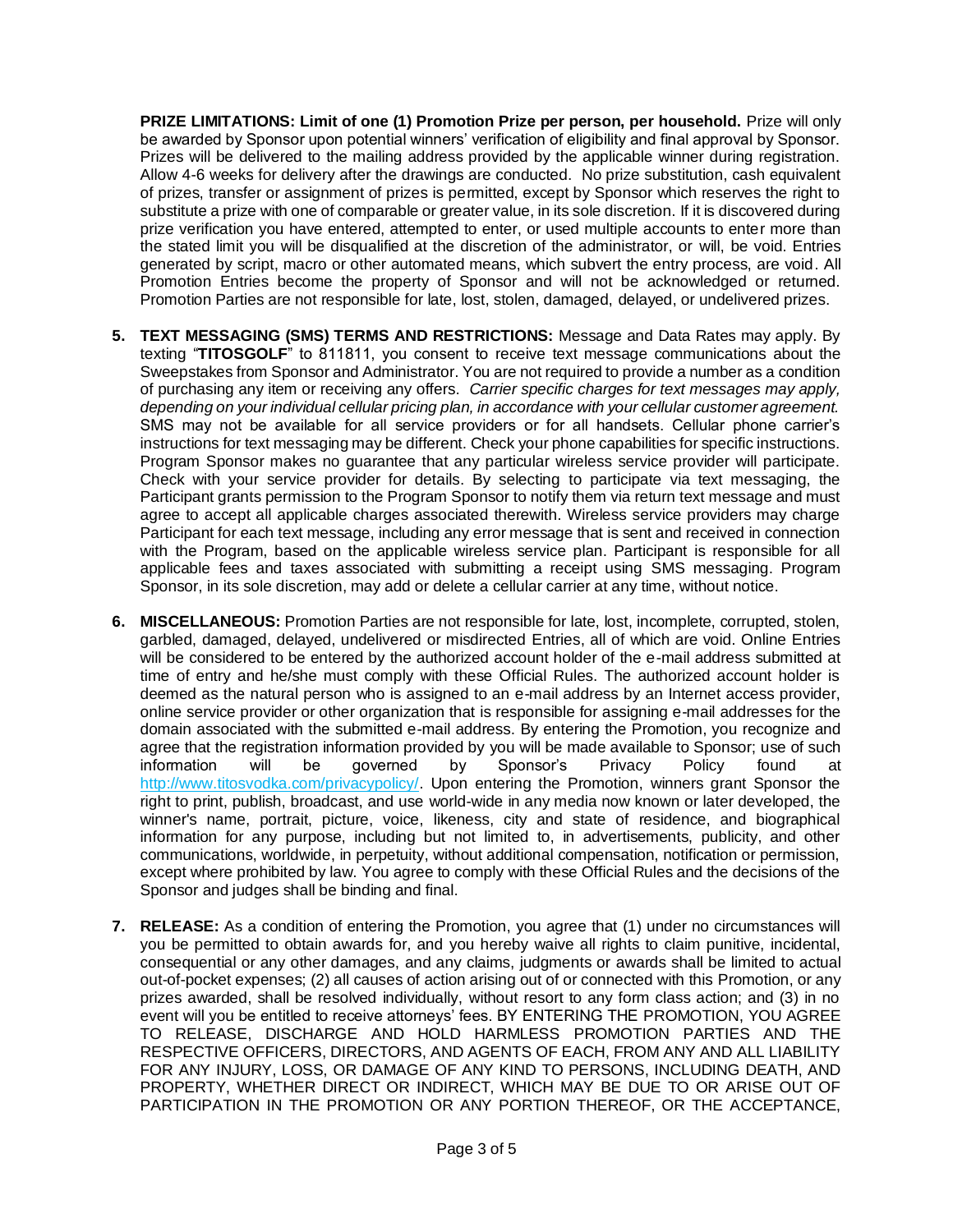USE/MISUSE OR POSSESSION OF PRIZES, OR ANY PRIZE-RELATED TRAVEL OR ACTIVITY. YOU WAIVE ALL WARRANTIES, EXPRESS OR IMPLIED, INCLUDING BUT NOT LIMITED TO IMPLIED WARRANTIES OF MERCHANTABILITY AND FITNESS FOR A PARTICULAR PURPOSE.

**8. DISCLAIMER:** Promotion Parties are not responsible for printing or typographical errors in these Official Rules or in any Promotion-related materials. Sponsor reserves the right, in its sole discretion, to disqualify any individual that tampers with the entry process. Sponsor also reserves the right to terminate, suspend, cancel or modify the Promotion and award the prizes for the Promotion from among all eligible, non-suspect entries received (i) as of the date of termination using the judging procedure outlined above or in a random drawing for the Sweepstakes if for any reason this Promotion is not capable of running as planned due to any reason, including infection by computer virus, bugs, tampering, fraud, unauthorized intervention, technical failures or other causes that may corrupt or impair the integrity, fairness or proper play of the Promotion. Promotion Parties are not responsible or liable for any events which may cause errors and/or the Promotion to be stopped, including but not limited to any error, omission, interruption, deletion, defect, delay in operation or transmission, communications line failure, theft or destruction or unauthorized access to, or alteration of, entries, nor are they responsible for any problems or technical malfunction of any telephone, network or telephone lines, computer on-line systems, servers, or cable, satellite, or Internet Service Providers, computer equipment, software or any other failure of any email or Entry to be received by Sponsor on account of technical problems, human error or traffic congestion on the Internet or at any web site, or any combination thereof, including any injury or damage to yours or any other person's computer relating to or resulting from participation in this Promotion or downloading any materials in this Promotion. Promotion Parties are not responsible for computer, mechanical, technical, electronic, network or other errors or problems, including any errors or problems that may occur in connection with the administration of the Promotion, the processing of Entries, or in any other Promotion-related materials. Promotion Parties may stop you from participating in this Promotion if you violate Official Rules or act, in Sponsor's sole discretion: (a) in a manner Sponsor determines to be not fair; (b) with an intent to annoy, threaten or harass any other entrant or the Sponsor; or (c) in any other disruptive manner. Should more prizes be awarded through a computer, hardware, or software malfunction, error or failure, or for any other reason, in any prize category, than are stated for that category in the Official Rules, Sponsor reserves the right to award only the number of prizes stated in the Official Rules for that category. In no event will more prizes be awarded than that listed in Section 5.

## **CAUTION: ANY ACT OR ATTEMPT BY AN ENTRANT TO DELIBERATELY DAMAGE ANY WEB SITE OR UNDERMINE THE LEGITIMATE OPERATION OF THIS PROMOTION IS A VIOLATION OF CRIMINAL AND CIVIL LAWS. SHOULD SUCH AN ATTEMPT BE MADE, PROMOTION PARTIES RESERVE THE RIGHT TO SEEK DAMAGES AND OTHER REMEDIES (INCLUDING ATTORNEYS' FEES) FROM ANY SUCH INDIVIDUAL(S) TO THE FULLEST EXTENT PERMITTED BY LAW.**

- **9. CHOICE OF LAW AND JURISDICTION:** Except where prohibited, all issues and questions concerning the construction, validity, interpretation, and enforceability of these Official Rules, or the rights and obligations of entrants or winners, Sponsor, and administrator in connection with this Promotion, shall be governed by, and construed in accordance with, the laws of the State of Texas, without giving effect to any choice of law or conflict of law rules or provisions (whether of the State of Texas or any other jurisdiction), which might otherwise cause the application of the laws of any jurisdiction other than the State of Texas. Any action seeking legal or equitable relief arising out of or relating to the Promotion or these Official Rules shall be brought only in the courts of the State of Texas. You hereby irrevocably consent to the personal jurisdiction of said courts and waive any claim of forum non-convenience or lack of personal jurisdiction they may have.
- **10. TAX INFORMATION:** All federal, state, local, and other taxes on prizes and any other costs and expenses associated with prize acceptance and use not specified herein as being provided, are the sole responsibility of the applicable winner.